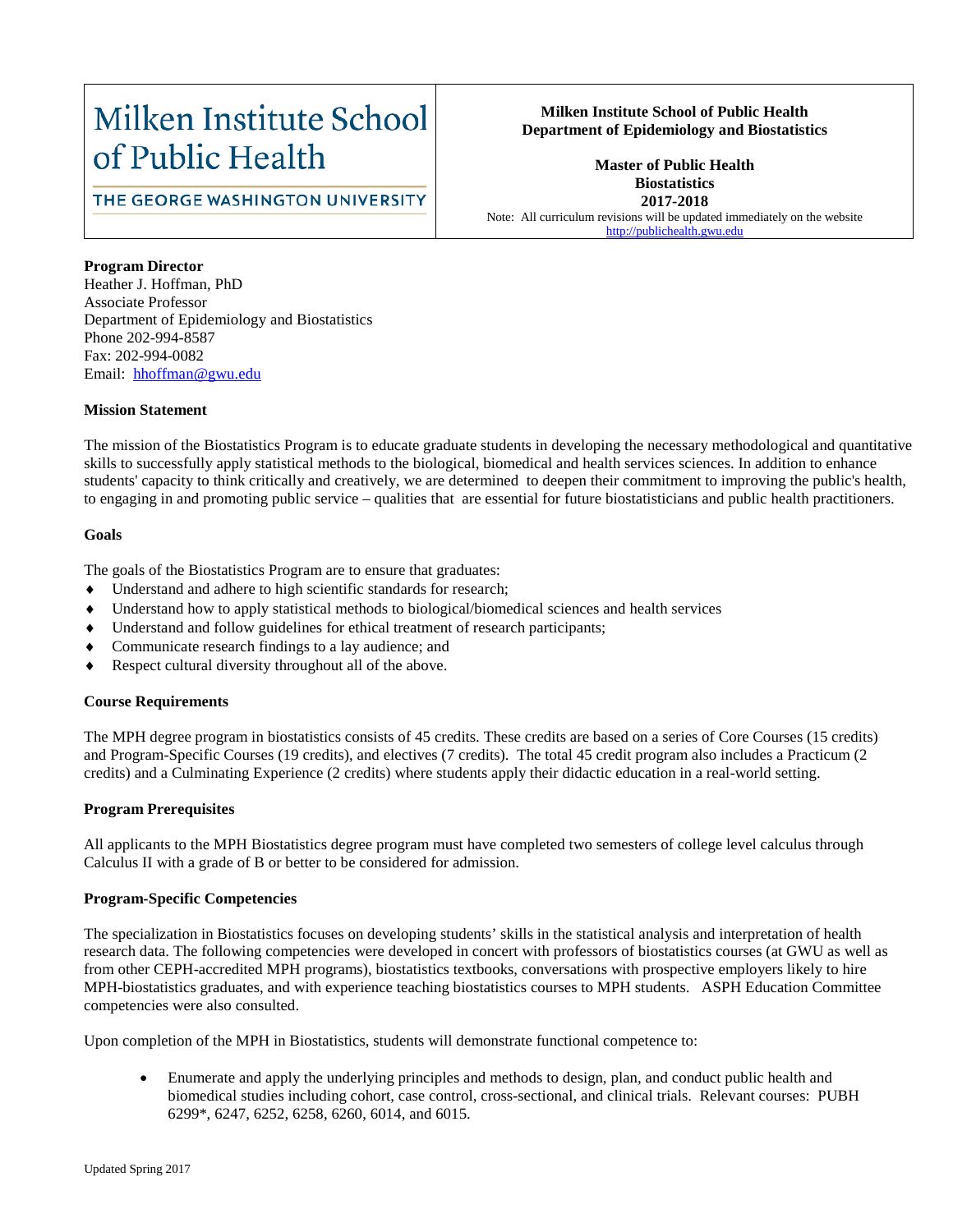- Conduct data analysis and interpret the results from public health and biomedical studies including cohort, case control, cross-sectional, and clinical trials. Relevant courses: PUBH 6299\*, 6249, 6252, 6258, 6260, 6264, 6266, 6014, 6015.
- Manipulate various databases from large scale epidemiological studies and clinical trials studies using statistical software, e.g. SAS®. Relevant course: PUBH 6299\*, 6249, 6252, 6258, 6260, 6266, 6014, 6015.
- Use theoretical biostatistical concepts in an applied setting to identify the appropriate data analysis methods for public health and biomedical studies including cohort, case control, cross-sectional, and clinical trials. Relevant courses: PUBH 6249, 6258, 6260, 6264, 6266, 6014, 6015.
- Synthesize data and relevant literature and interpret findings from statistical analyses in a causal framework, in order to prepare manuscripts and make oral presentations for both professional and lay audiences. Relevant courses: PUBH 6299\*, 6249, 6252, 6258, 6260, 6264, 6266, 6014, 6015.
- Work as a member of a multidisciplinary research team and recognize and appropriately respond to ethical issues that arise in research. Relevant courses: PUBH 6299\*, 6247, 6249, 6252, 6258, 6260, 6266.
- Provide biostatistical advice as a member of a team of researchers engaged in a biomedical or epidemiological research project. Relevant courses: PUBH 6299\*, 6249, 6252, 6258, 6260, 6266, 6014, 6015.
- Apply biomedical and epidemiological concepts in identifying and describing the determinants and the distribution of disease in human populations which is the necessary background for successful participation in studies of health and disease. Relevant courses: PUBH 6247, 6252, 6014, 6015.
- Identify and assess patterns of emerging diseases to postulate hypotheses and to propose appropriate strategies in order to quantitatively evaluate the impact of health problems. Relevant courses: PUBH 6299\*, 6247, 6249, 6252, 6258, 6260, 6266, 6014, 6015
- Comprehend basic ethical and legal principles pertaining to the collection, maintenance, use and dissemination of biomedical and epidemiologic data. PUBH 6247, 6252, 6258, 6260, 6266, 6014, 6015

\*Selected biostatistics topics/electives including PUBH 6262

#### **Sample Special Project Topics**

Longitudinal Assessment of Disease Severity Markers in Renal Patients Analysis of USDA Data Trends on Toxic Residues in Animal Food Sources Alternative Methods for Analyzing Knee Surgery Outcome Data Correlates of Cerebral Spinal Fluid Substances in HIV Patients Development of a Prediction Model for Mortality in ICU Patients

#### **Sample Culminating Experience Topics**

#### **Cancer:**

-Inflammatory Breast Cancer -Disparities in Cancer Diagnosis and Treatment -Associations between Behavioral Factors and Cancer **HIV/AIDS:** -Use of Technology in the Care of HIV -Infected Individuals -Care of Pediatric and Adolescent HIV-Infected Patients -Adherence to Antiretroviral Medications -Development of Resistance to Antiretroviral Medications **Infectious Disease:** -Listeria at Meat Packaging Plants -Food Contamination and Surveillance **Other:** -Racial/Ethnic Disparities in Low Birth Weight -Use of Standardized Case Definitions in Adverse Events following Immunization Surveillance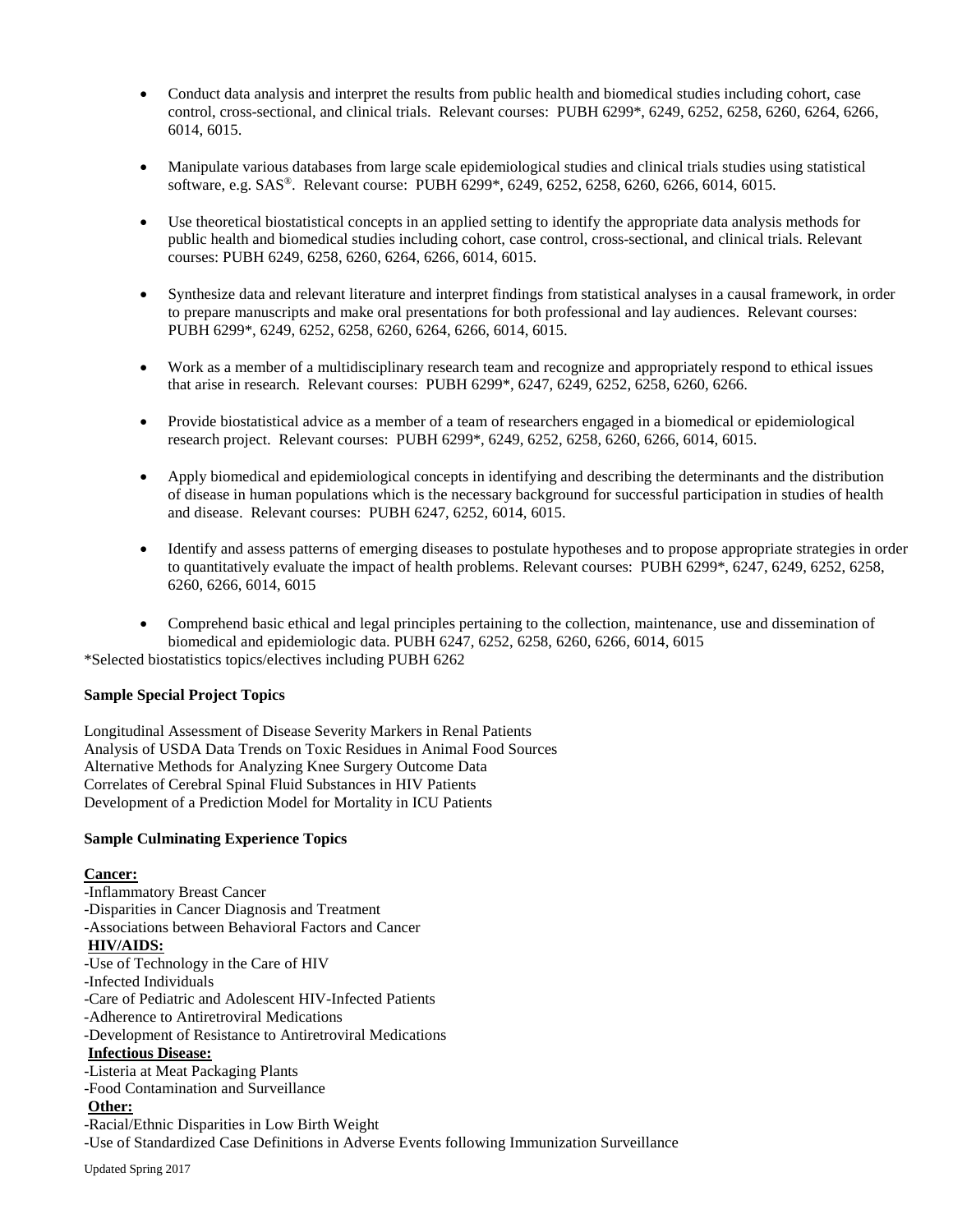## Milken Institute School of Public Health

## **Milken Institute School of Public Health**

**Master of Public Health Biostatistics Program Program-at-a-Glance 2017-2018**

#### THE GEORGE WASHINGTON UNIVERSITY *Begin Planning Your Practicum During Year 1* **Required Core Course Credits Credits Semester Offered Grade** PUBH 6001 Biological Concepts for Public Health 2 Fall, Spring, Summer I PUBH 6002 Biostatistical Applications for Public Health 3 Fall, Spring, Summer 10 wk PUBH 6003 Principles and Practice of Epidemiology 3 Fall, Spring, Summer 10 wk PUBH 6004 Environmental and Occupational Health in a 2 Fall, Spring, Sustainable World Summer I PUBH 6006 Management and Policy Approaches to Public 3 Fall, Spring, Summer Health PUBH 6007 Social and Behavioral Approaches to Public Health 2 Fall, Spring, Summer I Total MPH Core Credits 15 **Required Program-Specific Courses** PUBH 6247 Design of Health Studies 2 and 3 Fall, Spring PUBH 6249 Use of Statistical Packages: Data Management 3 Fall, Spring and Data Analysis PUBH 6252 | Advanced Epidemiologic Methods 3 | Fall, Spring PUBH 6258 Advanced Topics in Biostatistical Consulting 1 Spring<br>
PUBH 6260 Advanced Data Analysis for Public Health 3 Fall, Sp Advanced Data Analysis for Public Health 3 Fall, Spring PUBH 6264 Quantitative Methods 3 Spring PUBH 6266 Biostatistical Methods 3 Fall **Total Program Specific Credits 19 Electives PUBH 6xxx** Any SPH (PUBH, HSML, EXNS) graduate level 7 Summer, Fall, course Spring **Practicum and Culminating Experience** PUBH 6014.10 Practicum 2 See advisor PUBH 6015.10 Culminating Experience 2 See Advisor **Total Practicum & CE 4**<br> **Course Distribution Credits Course Distribution** Public Health Core Courses 15 Required Program-Specific Courses 19 Electives-Epi-Bio Courses with Advisor's Approval 7 Practicum 2 Culminating Experience 2

**Total Degree Credits 45**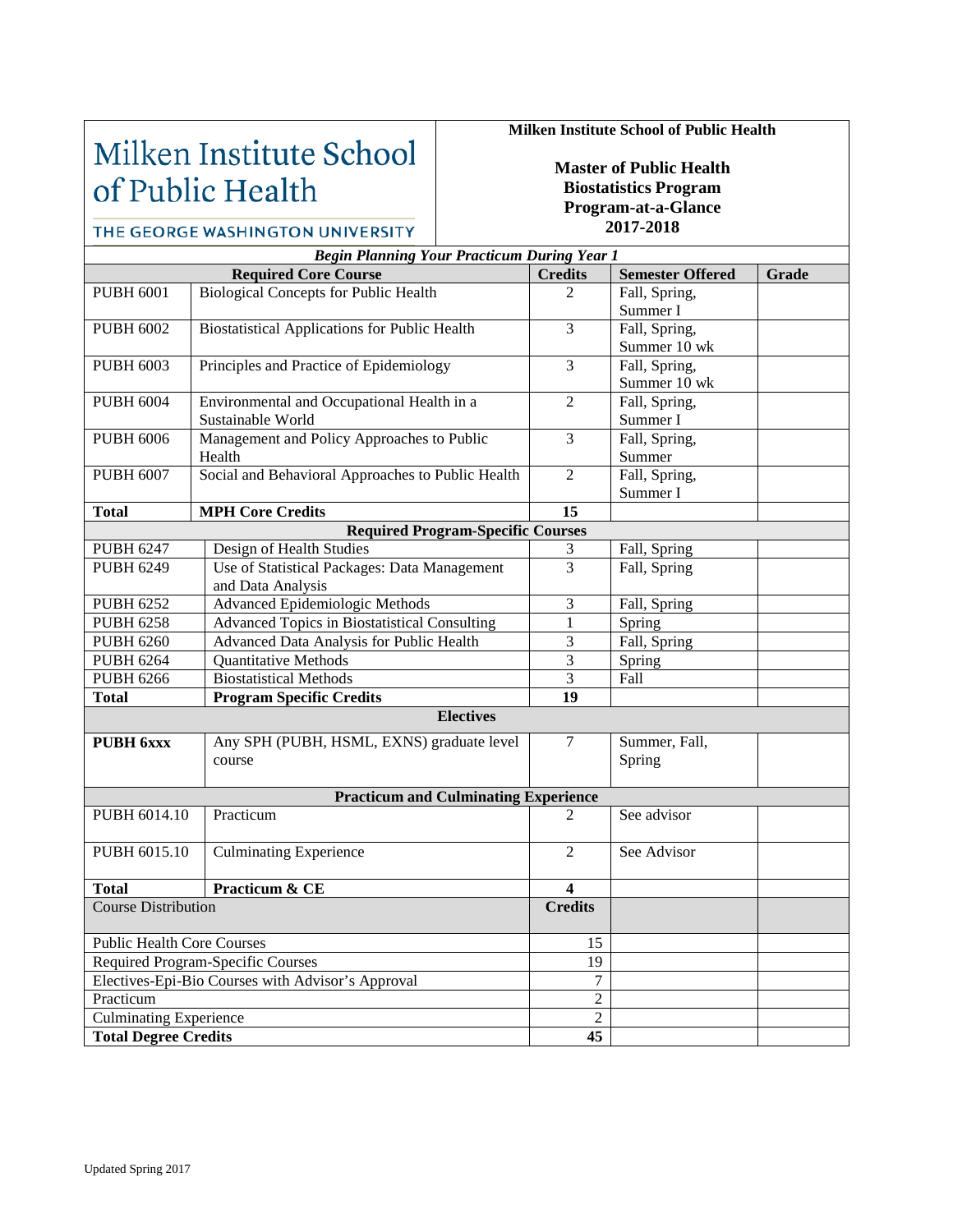## **Graduation Requirements**

## **MPH**

- 1. **Graduate Credit Requirement:.** 45 graduate credits are required.
- 2. **Course Requirements:** Successful completion of the Core Courses and the Program-Specific Courses are required.
- 3. **Grade Point Requirement:** A 3.0 (B average) overall grade point average is required.
- 4. **Time Limit Requirement:** The degree must be completed within four years.
- 5. **Transfer Credit Policy.** Up to 12 graduate credits that have not been applied to a previous graduate degree may be transferred to the MPH. External credits must have been earned from an accredited institution in the last 3 years with a grade of 3.0 (B) or better. SPH Graduate Certificate students can transfer as many credits as meet program requirements, up to 18 credits, to the MPH. Graduate Certificate students wishing to transfer to a degree program may apply to do so via the online change of concentration petition after completion of 3 or more courses and a cumulative GPA of 3.0 or better. A grade of B or better is required for a course to be eligible for transfer.
- 6. **CITI Training requirement**: All students are required to complete training regarding human subject protection regulation and the Health Insurance Portability and Accountability Act of 1996 (HIPAA). To fulfill this requirement, you must complete the Collaborative IRB Training Initiative (CITI) Course in The Protection of Human Research Subjects.
- 7. **Integrity Quiz & Plagiarism requirement**: All students are required to review the George Washington University Code of Academic Integrity and take the quiz within their first semester of study. The Code of Integrity and step-by-step instructions can be found here: http://publichealth.gwu.edu/integrity
- 8. **Professional Enhancement requirement**: Students must participate in 8 hours per degree program of advisor pre-approved Public Health-related lectures, seminars, and symposia, related to your field of study. Professional Enhancement activities supplement the academic curriculum and help prepare students to participate actively in the professional community. Opportunities for professional enhancement are regularly publicized via the Milken Institute SPH Listserv and through your department or advisor. Students must submit documentation of Professional Enhancement activities to the Office of Student Records. The documentation consists of the Professional Enhancement Form http://publichealth.gwu.edu/academics/forms (which includes a prior approval signature from the student's advisor, a description of the program agenda, and proof of attendance. Remember to submit your documentation before you apply to graduate!

**Course Descriptions and Registration** information can be found on the website: <http://publichealth.gwu.edu/academics>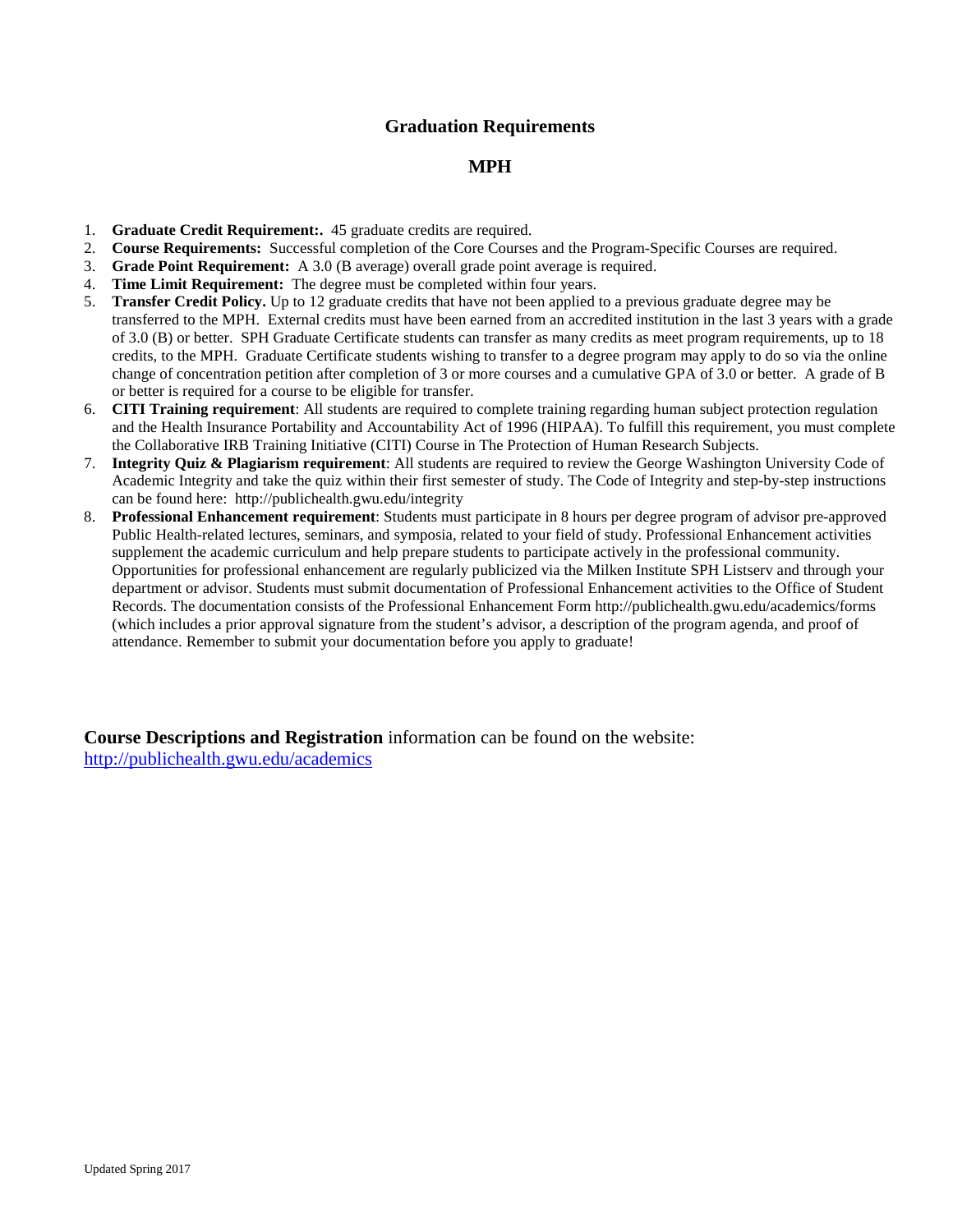# Milken Institute School of Public Health

**Biostatistics**

**Advising Tips**

THE GEORGE WASHINGTON UNIVERSITY

### **NOTE: Always see your advisor for course scheduling and sequencing strategies, but remember that proper course selection, fulfilling requirements, and on-time graduation are your responsibilities.**

The Master of Public Health (MPH) curriculum consists of four types of courses:

- Required Core Courses (PUBH 6001, 6002, 6003, 6004, 6006, and 6007)
- Required Program-Specific Courses
- **Electives**
- Required Practicum and Culminating Experience

The MPH core courses are designed to provide students with a broad public health context as well as a critical foundation for subsequent coursework. Early completion of these core courses ensures that students will have the base of knowledge to successfully complete the program specific courses and to get as much as possible out of them. As such, entering students are expected to enroll in MPH core courses in accordance with the following guidelines:

- We expect MPH students to complete the MPH core courses in their first year following their admission into the program (fall/spring/summer).
- Students may take core courses in any order.

Part-time students (who generally take 5 to 7 credits per semester) will typically concentrate on taking just core courses in their first year, and then take program-specific courses in their second and third years.

In order to help assure that all students complete core courses in the first year of study, GW SPH will offer all core courses during all three semesters (fall, spring, and summer). This will allow students who wish to complete their MPH degree within two years to do so, and will allow every student to make steady progress toward completing the MPH degree. Most of the MPH Biostatistics program specific courses are offered twice in each academic year (fall/spring semesters).

We recognize that there may be exceptional circumstances that make it difficult for a student to complete core courses in the first year as outlined above. Any such student should discuss this situation with his or her academic advisor.

For additional information and resources regarding registration, course descriptions, schedule of classes, advising, etc. follow this link: <http://publichealth.gwu.edu/academics>

Table 1 (full time students) and Table 2 (part time students) present sample course schedules that students admitted to the MPH program in biostatistics can use as a guideline to structure their program of studies. It is noteworthy that in either sample course schedule a fully 45 credits are required to complete the degree, including core courses (15 credits), program specific courses (19 credits), Epi-Bio electives (7 credits) and the practicum (2 credits) and culminating experience (2 credits). See below.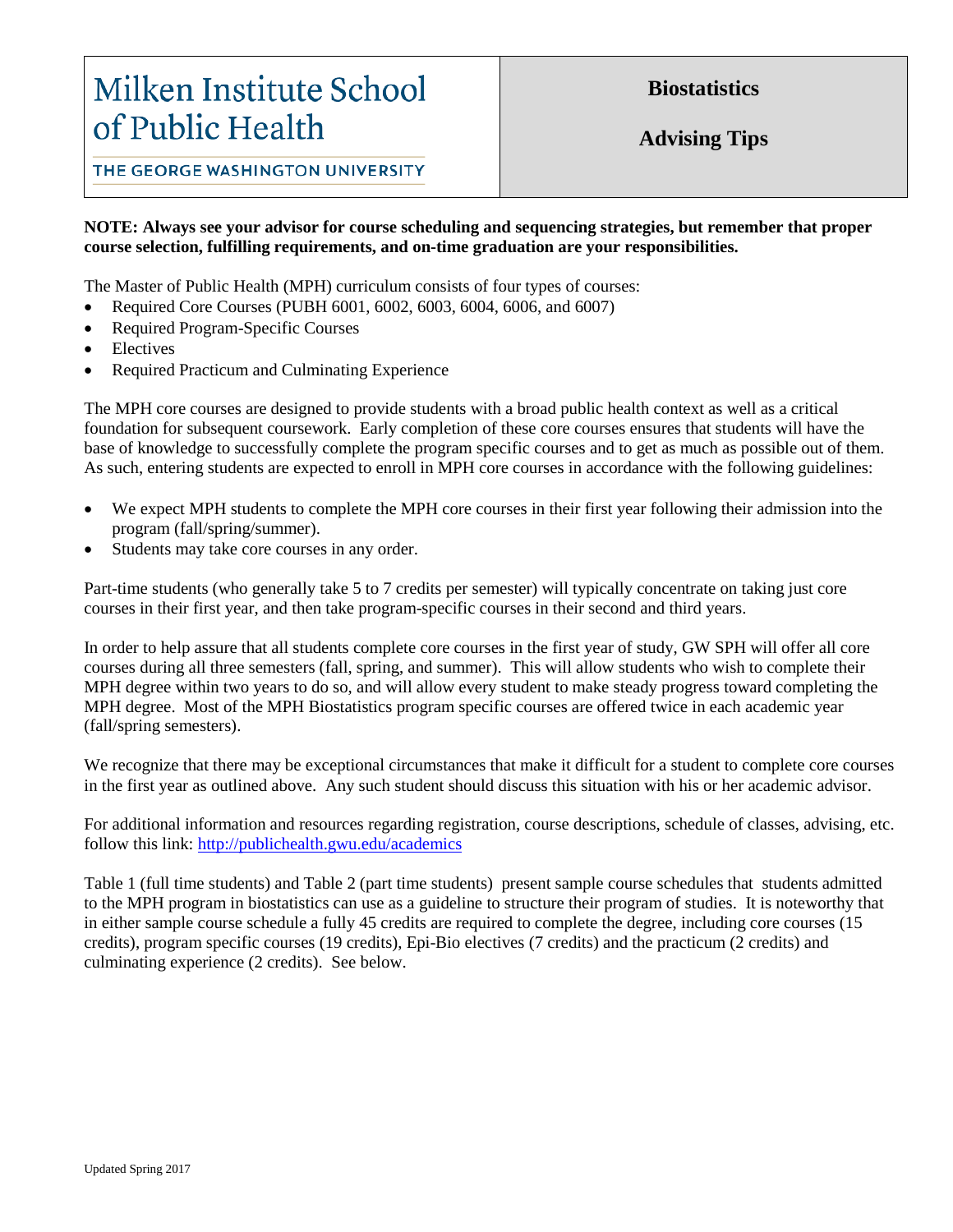## **Milken Institute School of Public Health MPH in Biostatistics (45 cr)**

| <b>Semester</b>             | Cr             | Course #         | <b>Course Name</b>                                   | Time                                                 |  |  |  |
|-----------------------------|----------------|------------------|------------------------------------------------------|------------------------------------------------------|--|--|--|
| Summer $1st$ year           | 3              | <b>PUBH 6002</b> | <b>Biostatistical Applications for Public Health</b> | Mon 9:00 – 12 pm; Wed (lab) 9:00 – 10:30 am (10 wks) |  |  |  |
| 5 credits                   | 2              | <b>PUBH 6001</b> | <b>Biological Concepts for Public Health</b>         | Tues and Thurs $3:45 - 6$ pm (6 wks)                 |  |  |  |
| Fall 1 <sup>st</sup> year   | 3              | <b>PUBH 6003</b> | Principles and Practice of Epidemiology              | Fri $3:10 - 6:00$ pm                                 |  |  |  |
| 8 credits                   |                | <b>PUBH 6004</b> | <b>Environmental and Occupational Health</b>         | Tues $4:10 - 6:00$ pm                                |  |  |  |
|                             | 3              | <b>PUBH 6249</b> | Use of Stat Packages for Data Analysis               | Tues $6:10 - 9:00$ pm                                |  |  |  |
| Spring $1st$ year           | $\overline{2}$ | <b>PUBH 6007</b> | Social Behavioral Approaches to Public Health        | Tues $4:10 - 6:00$ pm                                |  |  |  |
| 9 credits                   |                | <b>PUBH 6247</b> | Design of Health Studies                             | Wed $6:10 - 9:00$ pm                                 |  |  |  |
|                             |                | <b>PUBH 6264</b> | <b>Quantitative Methods</b>                          | Wed $3:10 - 6:00$ pm                                 |  |  |  |
|                             |                | <b>PUBH 6299</b> | Epi-Bio Course (advisor's approval)                  |                                                      |  |  |  |
| Summer $2nd$ year           | 3              | <b>PUBH 6006</b> | Management and Policy Approaches to Public Health    | Mon and Wed $12:10 - 3$ pm (6 wks)                   |  |  |  |
| 6 credits                   | 3              | <b>PUBH 6299</b> | Epi-Bio electives                                    |                                                      |  |  |  |
| Fall 2 <sup>nd</sup> year   | 3              | <b>PUBH 6252</b> | Advanced Epidemiologic Methods                       | Wed $6:10 - 9:00$ pm                                 |  |  |  |
| 9 credits                   |                | <b>PUBH 6266</b> | <b>Biostatistical Methods</b>                        | Tues $6:10 - 9:00$ pm                                |  |  |  |
|                             |                | <b>PUBH 6299</b> | Epi-Bio Elective                                     |                                                      |  |  |  |
|                             |                | <b>PUBH 6014</b> | Practicum                                            |                                                      |  |  |  |
| Spring 2 <sup>nd</sup> year |                | <b>PUBH 6258</b> | Advanced Topics in Biostatistical Consulting         | Mon $4:10 - 6:00$ pm                                 |  |  |  |
| 8 credits                   |                | <b>PUBH 6260</b> | Advanced Data Analysis for Public Health             | Tues $6:10 - 9:00$ pm                                |  |  |  |
|                             |                | <b>PUBH 6015</b> | <b>Culminating Experience</b>                        |                                                      |  |  |  |
|                             |                | <b>PUBH 6299</b> | Epi-Bio Electives                                    |                                                      |  |  |  |

**Sample Schedule for 2-Year Completion (Summer start)**

6 credits of Epi-Bio –Any 6299 courses offered by the Epi-Bio Department. A student can substitute epi-bio electives with one statistics course with approval of the program director.

+ Both the Practicum and the Culminating Experience require substantial lead time to plan. Make sure that you start planning your Practicum the semester before you wish to conduct it. Make sure that you start planning your Culminating Experience approximately 2 semesters before you plan to complete it.